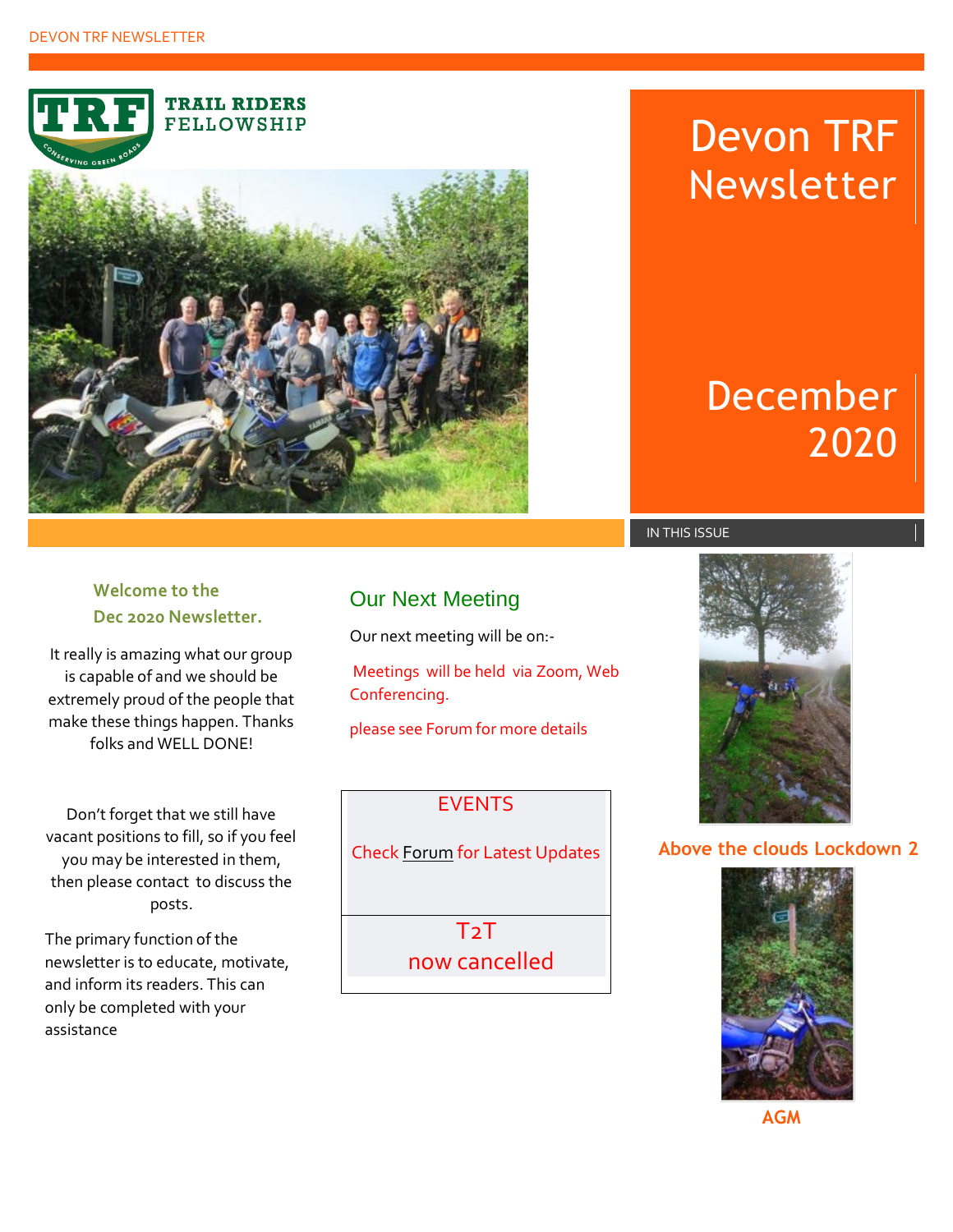#### **December 2020 AGM Minutes**

#### **Welcome, Noel Squib**

Noel welcomed everyone to the meeting and confirmed that the number of attendees would make the process of election worthwhile.

We welcomed 2 new members; Dave Burnett and Peter Badcock

#### **Apologies**

No apologies were received

Members present 20 ish

#### **Treasurers report Jacki**

This was Jackis last report, as she was standing down. We thanked her for her efforts

#### **Lane clearing, Ian Collins**

Devon TRF end of year report 2020

December 31<sup>st</sup> 2019

Pops + I attended 'old cleave lane' to have a butchers at the damage the storm water had done, I started the match funding process with national TRF

Plus liaising with Devon Pro Rights of Way about repair works needed.

Informed the DTRF officers of what was occurring, price for repairs £2,400.00 form DTRF with National TRF paying back £1,000.00 from their coffers under the match funding process.

DCC PRoW team paid the same funds to the repair of £2,500.00

The green road was reopened

On the same day Pops + I visited 'Ham lane' the famous sleeper green road, we surveyed the sleeper crossings with the aim for a site meeting between various authorities + land owners, but the Covid Virus struck the country before we could get the meeting off the ground

Ross Davies had visited the site at some point then contacted me for opinions/discussion.

There must be something in the back ground to this green road that's becoming important, I know many locals use the road for walking and very evident signs of recent works to the sleeper crossings. One to keep an eye on

March the 8<sup>th</sup> Trevor and I dropped in on a couple of trees that were down on 192-207, all completed without a hitch, thanks Trevor

May, Repairs completed by contractor on 'old cleave lane' East Devon

Sunday May 24<sup>th</sup> visited our friend Chris the farmer on 'blind lane' Colyton to drop in some more mega rocks to support/add to the already existing rocks we have in the lane, plus Vic Crudge + I along with Kev Parnell did some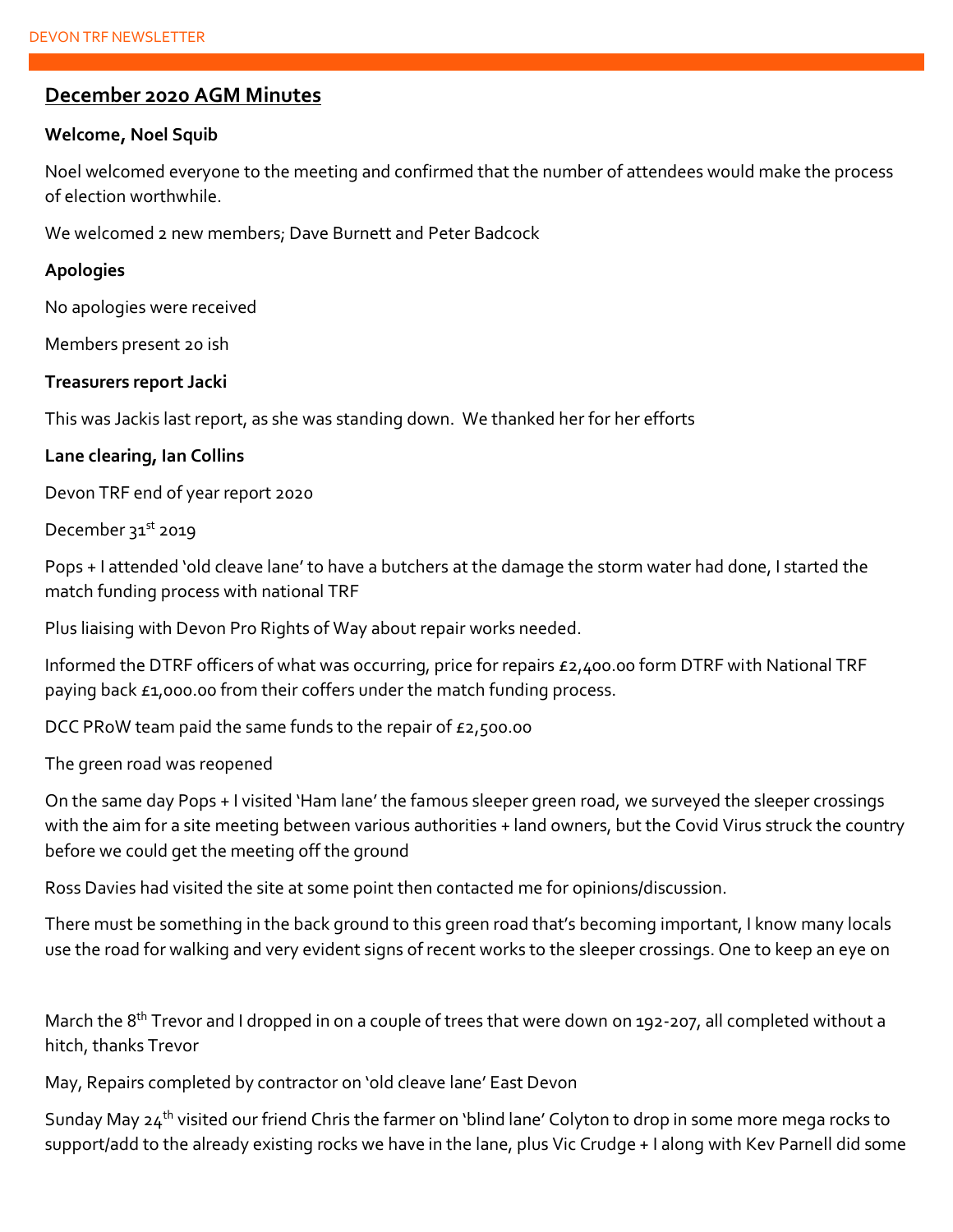upgrades on the lane, special thanks to Chris the farmer for using his tractor to drop the rocks in the lane then he helped relocate some of the rocks to.

192-010 Devon PRoW had a contractor clear this lane of its vegetation in June, rambler's contacted me via email for discussion, and their complaint got it sorted with PRoW

June 20<sup>th</sup> Rill farm path shut off from motorised vehicle use on East Hill, East Devon.

It's a whitey but the visible damage is from water erosion

July the 9<sup>th</sup> Brian Sussex and I investigated the true legal line of the green road at Dalditch farm 192-173 knowle East Devon, interesting evening, Thanks Brian!

The cancellation of lane clearing on 202-327 South Milton

Sorry lads Corona

#### **Rights of way, Ray Tribe**

1 192-207 Three Tree, Teignmouth golf course

Since the last meeting PROW have confirmed that the landowner is playing hard-ball over the existence of the ROW, so he has work to do to convince them. In the meantime, the Haldon Tree fairies have visited and opened gaps adjacent to the two obstructions and the UCR is now useable again.

2 202-081 The Compton Mud Plug

As per forum posts, there is a TTRO 07-11 Dec 20 so that PROWs contractor can grade the western end and maybe put in steps to break up the water flow.

3 202-360 Fursdon Ray is waiting to hear from PROW Peter Guy/ Paul McFadden if any progress made. Then we can plan to assist with the hedge clearing.

4 DMMO Claim C-030 Bradford and Cookbury up for DMMO, replies by 15 Jan 2021

Rob Drake has offered to represent DGTRF at the DMMO. I have taken him up on this offer.

5 181-009 Holwell Farm Bampton Stopping Up Order This has not been finalised or gone away. There is a hearing for the Diversion Order on 21 Jan 2021. It appears on face value nothing untoward. Ray has asked DCC why the status of both the current route and the proposed Diversion route, which we have actually been riding for ages, is already shown on their interactive maps with the proposed status, but is still waiting for a response on this point, but we do not plan to object to the application.

#### GRM

The beta version will soon be available to group Officers. I am still working on the Cornwall submission together with Andrew Sillence.

There have been two Teams video meetings, 03 & 10 Dec20, with examples of the GRM and explanations using trial data. The project team will soon load proper data and carry out tests. They hope to have it live to members by March 2021.

#### **Chainsaw courses**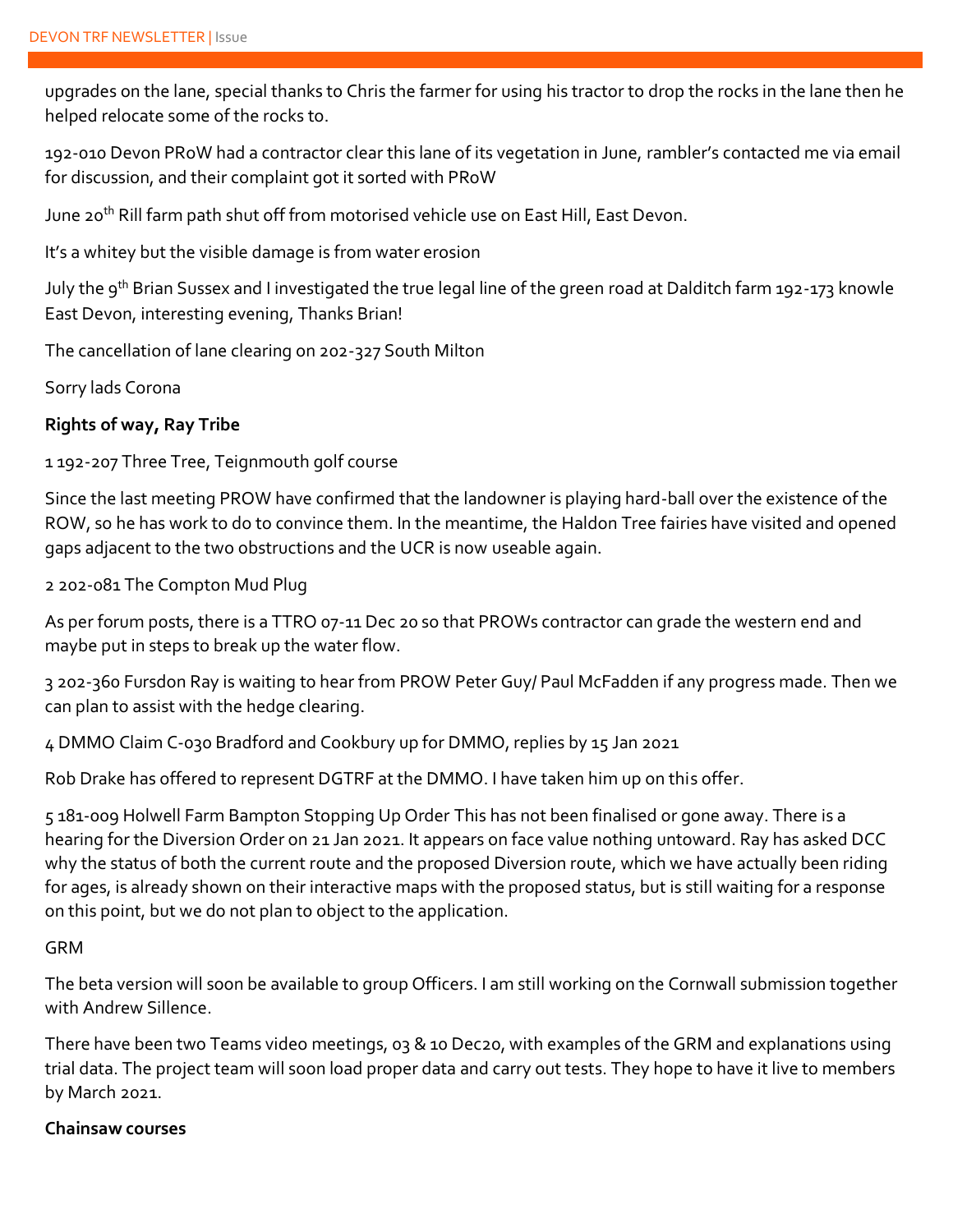still the same position, we are awaiting for National to supply insurance details, and the end of Lockdown2 restrictions when training courses re-commence.

That's it.

Cheers, Ray.

#### **Group rep, Paul**

Paul started by thanking everyone for coming and their efforts over the last year.

He told us about the management change at National HQ and said he had spoken to the new boss several times.

He felt that of late the lines of communication had improved and he also felt that despite being left behind by the technology he was becoming more involved again.

#### **Marketing/PR, Sean**

It's been a quiet 12 months obviously owing to Covid. There has been no outdoor events or shows. I have contributed to the newsletter which we've managed to produce almost on a monthly basis. I've also started to promote Devon TRF via a regular column in the National TRF Trail magazine, the second of which will come out in the Winter Trail edition. I've promoted Devon TRF on a local scale, managing to sign up a number of new members who have contacted me from the local (Cullompton) area.

#### **Run records, John Leah**

52 Overlays issued

32 amendments made (comments etc)

174 run sheets submitted so far (already more than last year)

John would like more comments to be able to update the lane descriptions.

Sean once again submitted the most track logs

PB asked about the significance of the track logs, John explained that they proved use of lanes and showed historic condition to compare with present.

It was explained that e bike use was not recorded as they were governed by a very different set of rules to motorcycles.

Newsletter, no report

Website no report

Forum, Doug, no report

#### **Events John Heal**

John reported that we had not managed to run any events and this had greatly affected our income. He was hopeful for next year and reported that the usual supporters of our endeavours were still on board.

#### **Horse events, Jacki**

All events were cancelled despite there being volunteers for them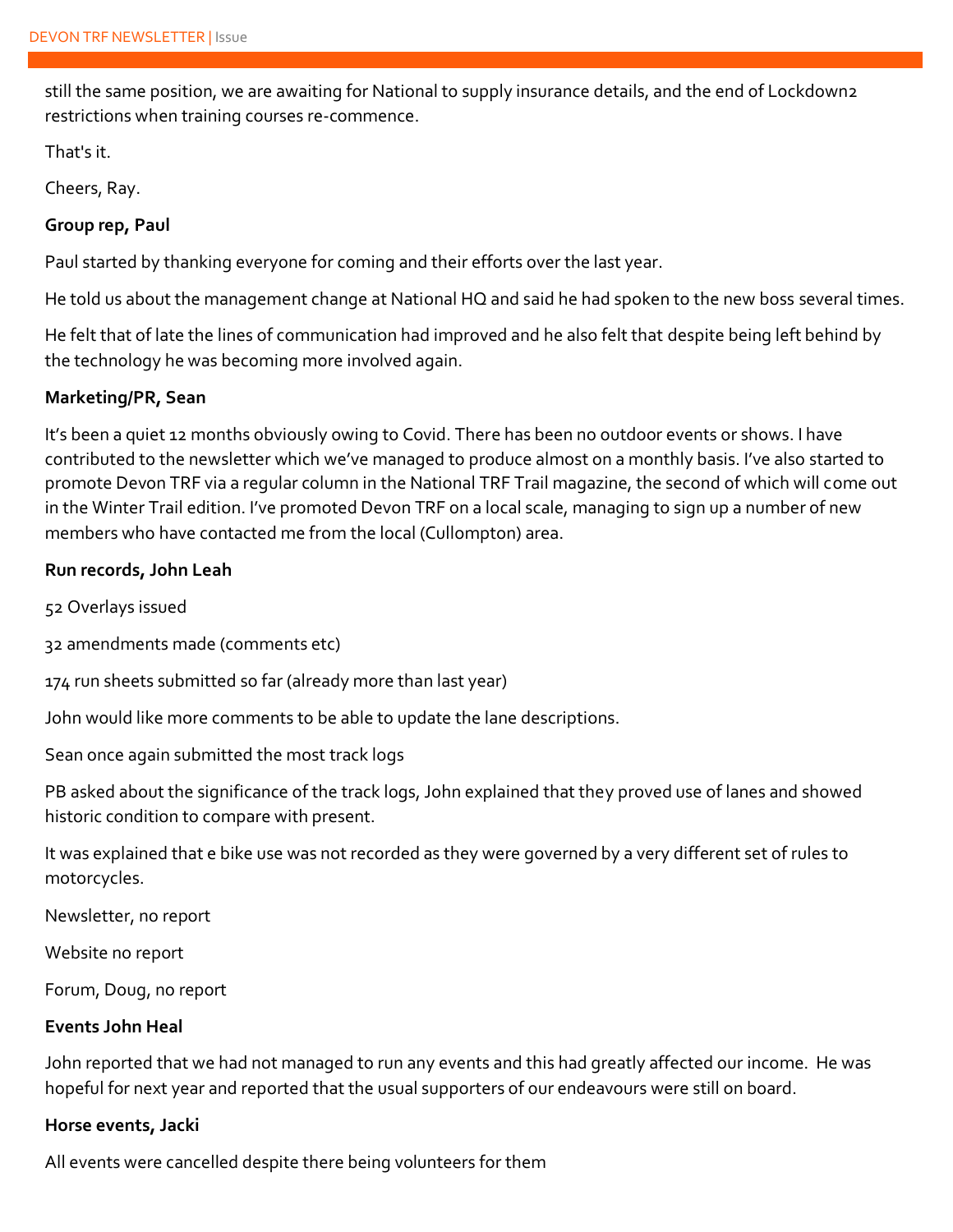#### **Election of officers Noel Squib**

#### Election of officers for 2021

| Chairperson, still vacant                   |
|---------------------------------------------|
| Vice chair, Noel Squibb                     |
| Treasurer, Kirsty Parnell has volunteered   |
| Secretary, Trevor Foxon                     |
| ROW officer, Ray Tribe                      |
| Map marker, Liz Millet                      |
| Run recorder, John Leah                     |
| Newsletter editor, Phill Lowe               |
| Forum coordinator, Doug                     |
| Club welcomer, John Heal                    |
| Event coordinator, Chris Cole and John Heal |
| Media coordinator, Sean Coomber             |
| Horse trial coordinator, Jacki Cole         |
| National rep, Paul Studley                  |
| Web Site manager, Phill Lowe                |
| Lane clearing coordinator, Vacant           |

All the new committee members were proposed and seconded then voted for by the meeting attendees.

Thankyou to the people who have stood for re-election and the new members who have been generous enough with their time to help the Devon TRF continue.

Our thanks also go to the members who have stood down, for their efforts in the past.

AOB

SV asked about chain saw courses which were now more important as we had lost IC,

CC answered that he had spoken several times to Dave Carling about it and was still seeking some clarity. It was suggested that we just organised our own.

RT will book courses for volunteers once it is possible.

CC will try Dave Carling one more time.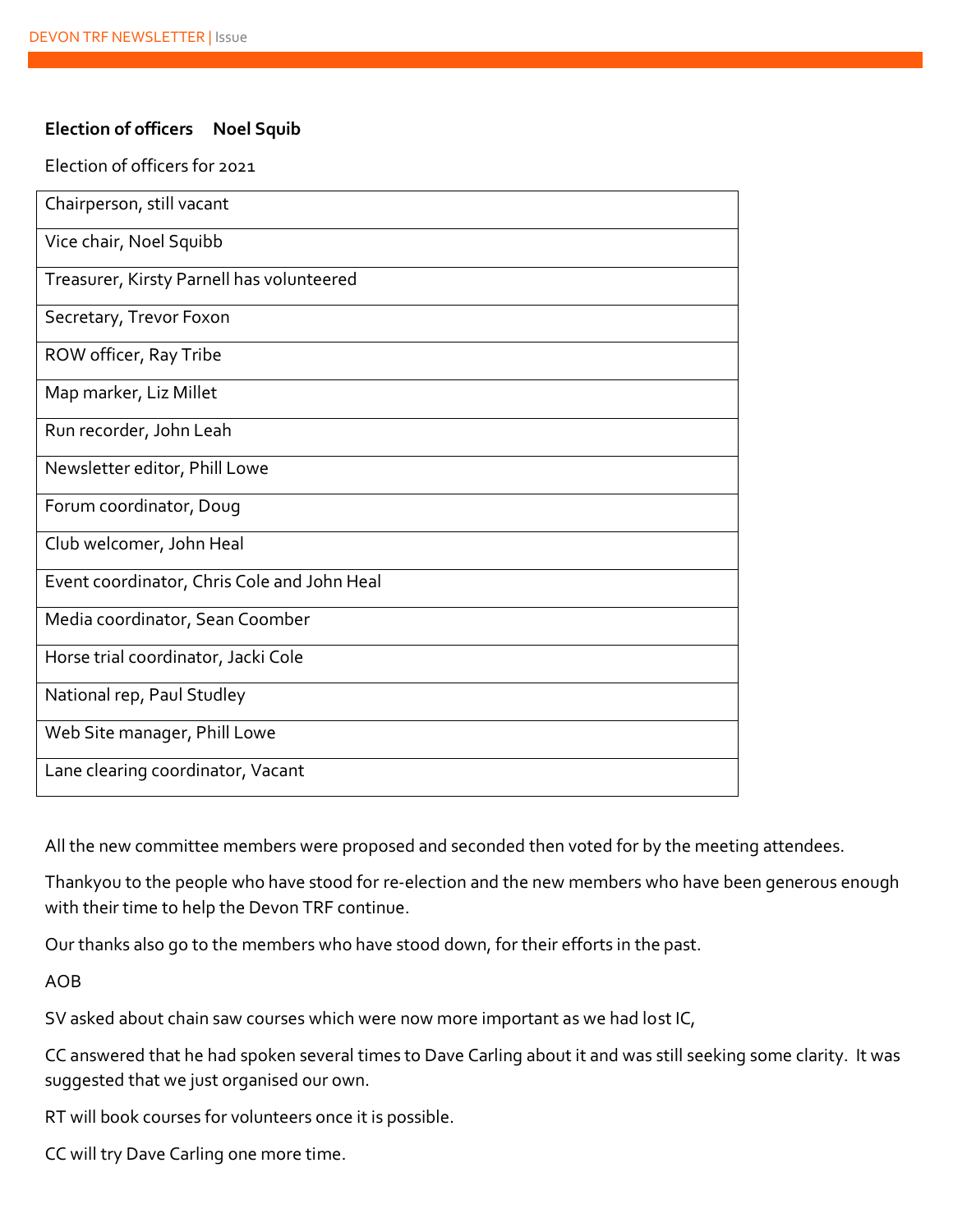TF asked about what we could do to attract more people to meetings, we discussed what had been done before and what we could try for the future. TF had appealed on the forum but to little avail.

We could get in external speakers and cover costs by charging an admission fee.

TH asked about South Hole 190-031

Various suggestions were made including just doing the clearing, swerving round the garage, creating a dead end. There were offers of help

CC suggested some restraint and a more considered approach.

Paul proposed a vote of thanks to Ian Collins aka Wacky for the years of service he has given to the club as our lane clearing maestro. Ian's passion for rights of way and his huge knowledge of the subject and the people involved will be greatly missed. He was applauded by the gathered 'zoomers' and the vote was unanimous.

TF then thanked everyone for their attendance and closed the meeting.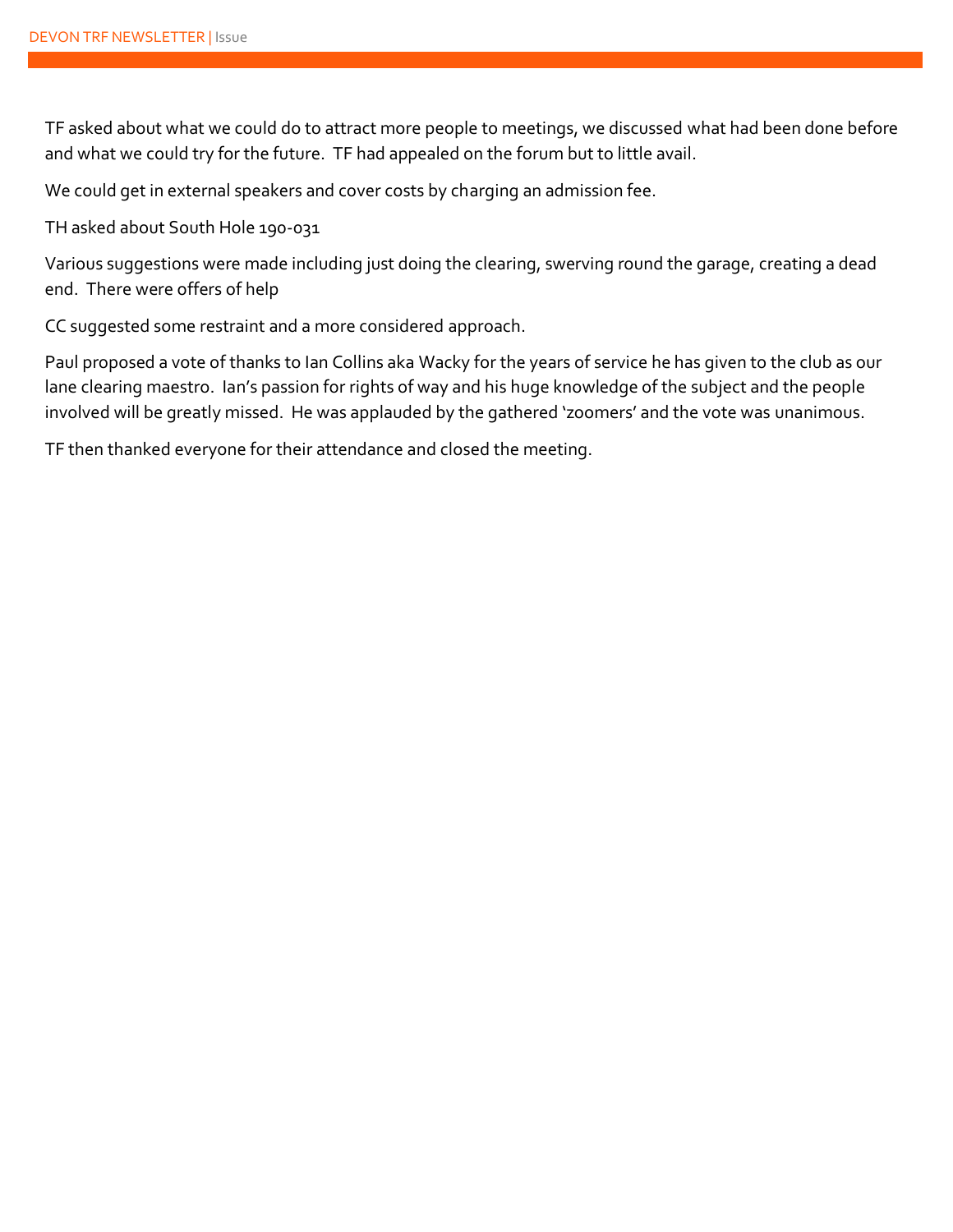#### **Lockdown 2.0**

It is interesting how folk take to the lockdown rules. Second time around seems a lot more flexible. All the things we enjoy doing in a social way have been shut, restaurants, bars, gyms, hairdressers etc. The latter of being an obvious concern to trail riders…. This time around the clear guidance supported pairs being outside taking exercise together and trail riding is exercise. End of. This coincided with some rather disturbing data regarding that 55 is the age you start lose ambition, I guess the watershed between youth and old age where life revolves around slippers, soap operas, ranting at people enjoying themselves and so on. Combine this with concerns regarding over drinking, over eating, mental health all side effects of Covid, then getting out on the bikes has so many benefits far above just getting exercise. I cannot remember the time I went out on the bike and came back without feeling positive about myself a bit like getting in the water and surfing. May be it is the immersion in the environment, losing yourself in the moment, escaping reality. And at times like this, escapism is crucial to all of our sanities. So to tackle some of these challenges face on, Paul and I decided to take off across the top of Honiton to maximise the exercise aspects, I decided to only kick start the TTR to show my manliness and also increase that heart rate, and we'd ride uphill and go up Blind Lane rather than down as I noticed recently that recently I was chickening out of riding lanes that could be considered 'technical' in the most challenging direction. So I was keen to nip that aging attitude in the bud as I tick over into the post 55 category.



#### **Late autumn colours in the Umbourne Valley**

The weather the last few weeks has been very dreary, hardly any sun, low cloud, showers and a general dankness and last Sunday was no different. Consequently I togged up in my most waterproof(ish) clothing to keep out the worst and we kicked off down the Cully-Honiton road. Wilderness Lane, the first and best lane on the way to Honiton was full of activity, the last of the russet beech leaves lighting up the lane and squirrels running randomly in front of us, doing more U turns than the Government's response to Covid, the lane was wet from recent heavy rain with water running in many places. It's a great loosener though, shakes off the cobwebs and gets some decent squats in, changing from sitting to standing position as we ducked and weaved through the low hanging brambles and encroaching holly here and there. Running up past Dan's place at Beer Farm we crossed the road and bounced down over Hembury and skittered along the lane above the washed out lane to Lower Cheriton, fun without being overly taxing. We crossed into Honiton and up the technical little climb at Northcote and down the new motorway past Southcote farm, a once enjoyable technical ride, now heavily sanitised. However, the ride back up the Cleave with the old dumpy bags now providing a few 'launch' pads is great fun and so it is win some lose some.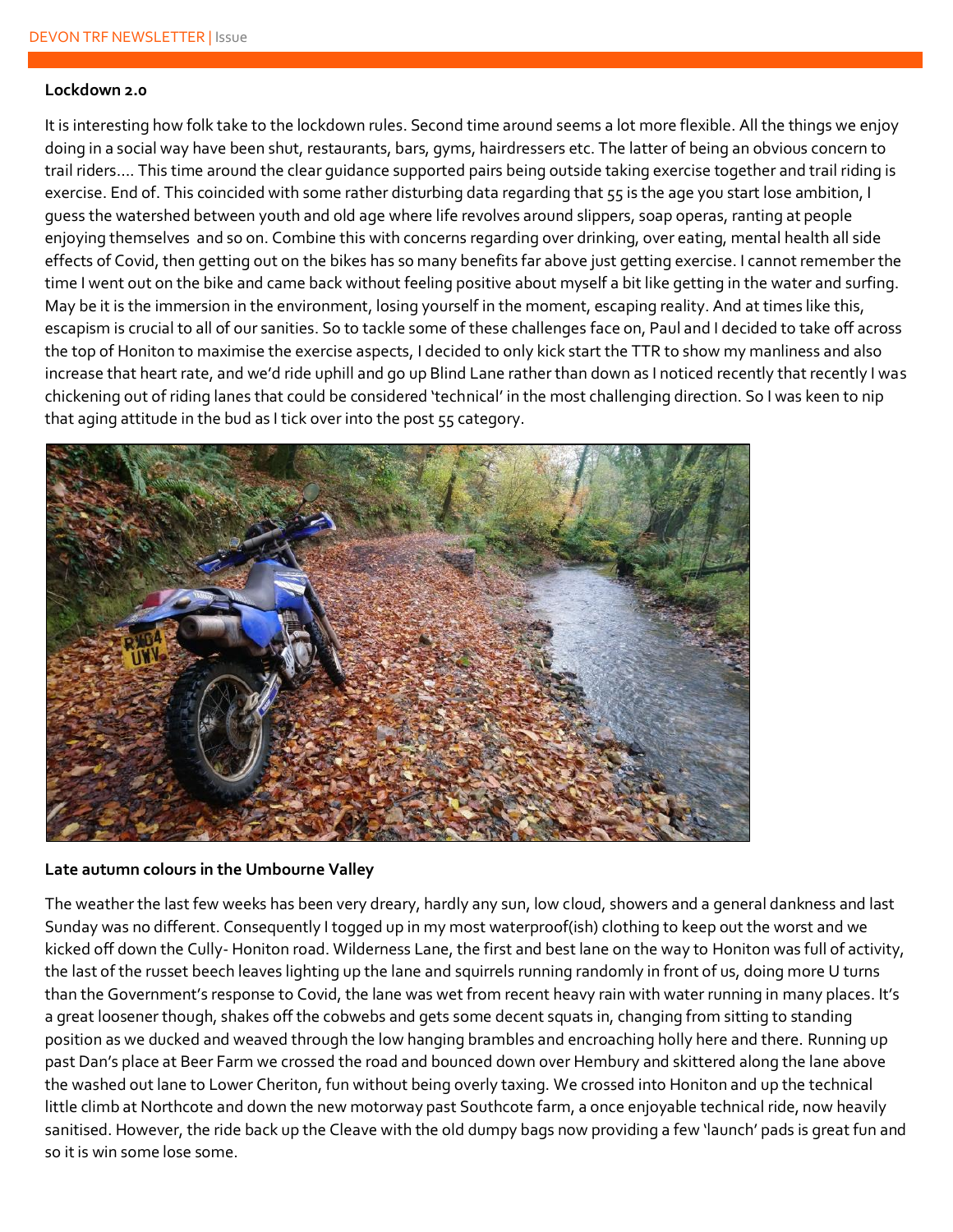

#### **Sweeping views deep within the 'Haynes'**

We doubled back across to Cotleigh and the lanes down to Holmsleigh Green, narrow, muddy and fun but nothing technical. Climbing up and over Stockland Hill and down the byway at Shore Bottom. More scrambling was undertaken rising the long and stony Heathstock lanes over Beacon Hill before splashing across the Yarty at the ford at Waterhouse Farm which nicely links to the Membury lane across the ridge down to the hotel then back up the river to Yarty Farm. We met folk out and about, including groups of horse riders and everyone had a smile on their faces, which was nice and I guess reflected the fact that we're in this together and going out in small groups to get fresh air and exercise is something to be enjoyed by all. I like that about our county – there is still a degree of tolerance and mutual respect amongst citizens. Afterall, we all want to be loved don't we? Recrossing the river and blasting up Danes Hill is always a lovely ride and the lumpy top to the hill always fascinates me. The very name – "Dane's Hill" always makes me imagine Viking dragged a longboat up the river from Axmouth and buried a local Chieftain in his boat full of gold under the top of that hill. I have an overactive imagination…. Near the top of the hill it splits where 4x4s have wallowed a bit and I became undecided in which direction to take and ended up having a bit of a tankslapper, legs akimbo and flaying, but just held on as the bike straightened itself out. I'm always thankful that trail/enduro bikes abilities always outweigh those of their riders! I was not helped by the fact that my coccyx's were being a proper pain in the arse so to speak.

For several weeks now I've been very ginger riding the bike and thankful for the decent padding on the CRM and TTR but even then I was spending a lot of time standing up. I tried to trace back when I cracked them – as I only feel the pain when riding the bikes. I finally reckoned I did it leaping into the hot tub after a couple of bevvies….. I know first world problems…. We dispatched the byway and UCR around Shute Hill without drama and I mentally pulled on my big boy pants and primed myself mentally to ride up Blind Lane for the first time. I did chicken out of crossing the Umbourne owing to recent rain but we rolled into Blind lane and picked our way up having a whale of a time. We were glad of the stout bash plates and the lifted/bounced our front wheels up the steps, mostly generated from the dumpy bags sunk into the lane to act as dams to keep it from washing out. Clang! The TTR bulldozed up hill, ever onwards, me trying to maintain enough momentum to allow the bike to do its thing. Needing to stay up on the pegs in keep my bruised derriere clear of the seat helped. In my head I imagined I looked like Dougie Lampkin gliding up, but as I said – I've a vivid imagination….. Ian, Pops and his willing band of volunteers have done a truly stunning job with the adjacent landowners to keep the lane open. We salute you! We exited at the top grinning like Cheshire cats, me laughing in the face of the statisticians that say I'm over the hill at 55. Bring on Hell's Gate, the Romaniac, the Iron Giant, I could still kick Graham Jarvis's arse around those extreme endure courses….. roiiighhtttt…..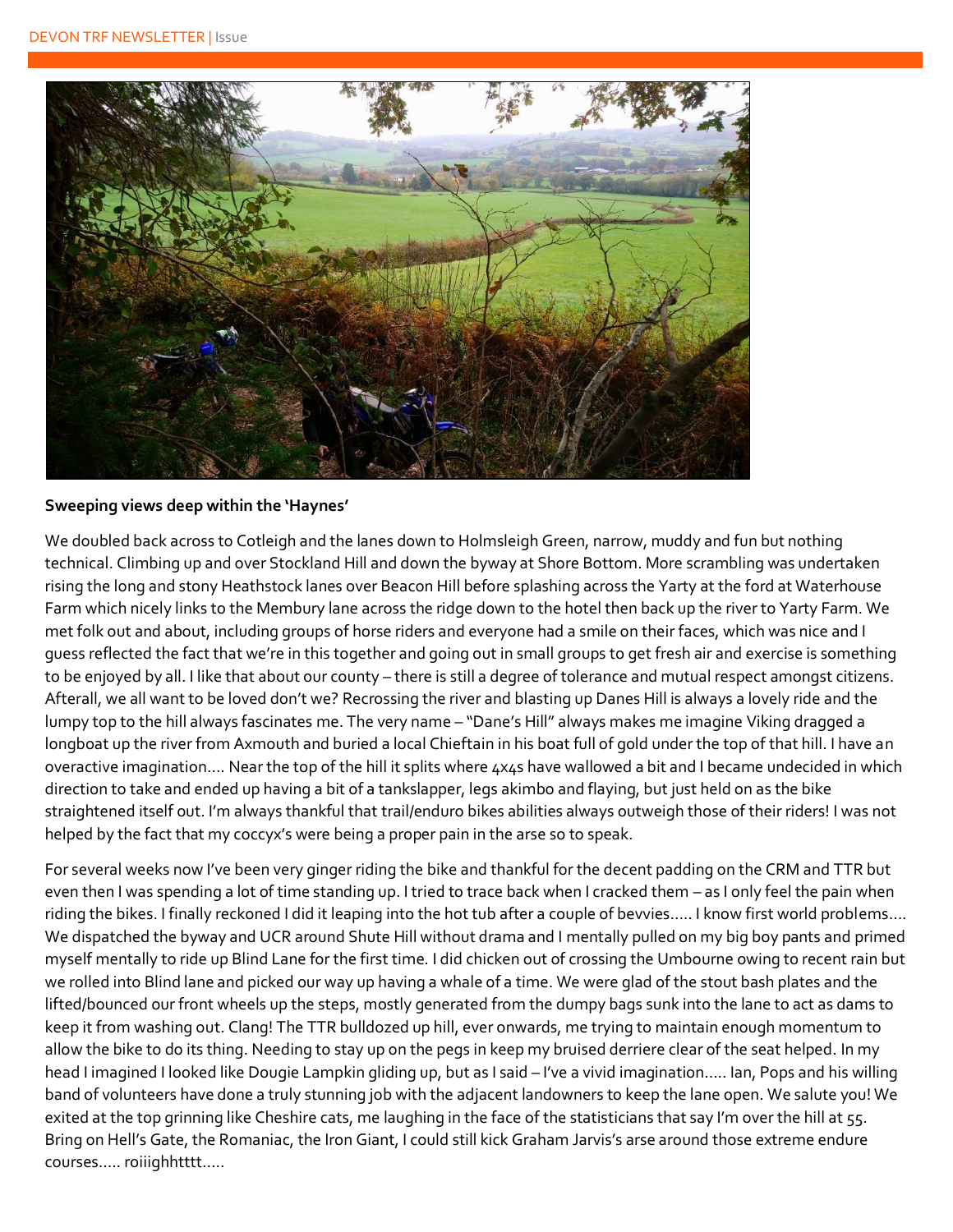

#### **Above the clouds on Danes Hill – mind the Vikings….**

We now found ourselves in familiar territory the long and sweeping lanes over Sutton Thorn, down to Tritchayne then up through Downhayne, Carswell Moor Hammerhayne, Rockerhayne, so many Haynes…… Tricombe seems to becoming more technical, even before the repaired, lose corner in the woods, water is washing out the narrow section up from the farm and it is quite overgrown so mind the brambles. Stopping to admire the view down the Offwell Brook Valley we took on water before the push for home. The lovely Offwell lanes then down over the washed out lane down to Northcote Hill brought us into a quiet Honiton, a few masked individuals scurrying between the few shops still open. We splashed across the ford at Tape Lane and around Buckerell to scamper up over Hembury Hill. If you reach the top of that lane without a smile on your face, then you really do not have a soul…. Beer Fam and Wilderness Lane left us the run home to Cully, thoroughly exercised, mentally refreshed and ready to face the next week of home working and lockdown.

**Sean Coomber**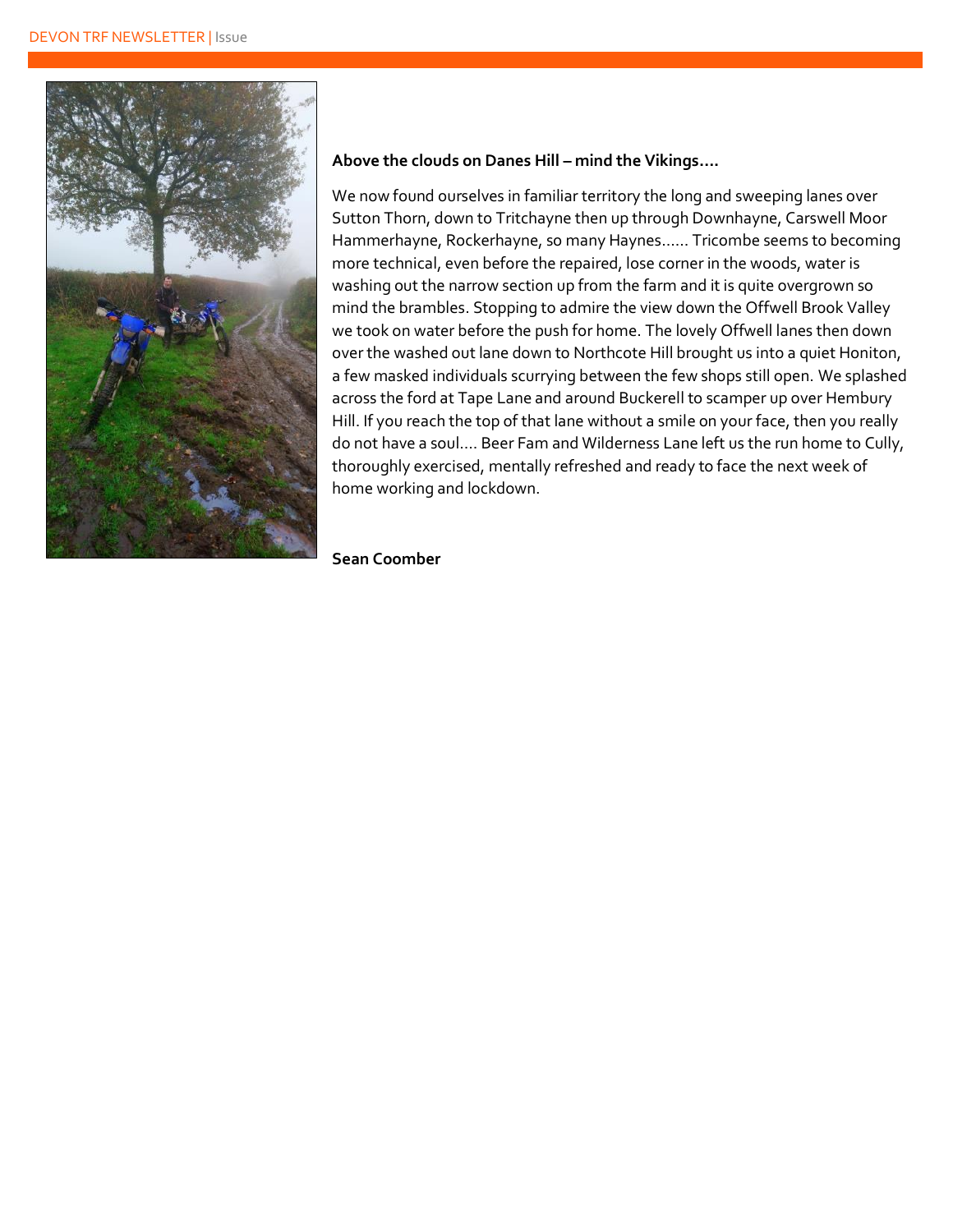## **Election of officers 2021**

| Chairperson, still vacant                   |
|---------------------------------------------|
| Vice chair, Noel Squibb                     |
| Treasurer, Kirsty Parnell has volunteered   |
| Secretary, Trevor Foxon                     |
| ROW officer, Ray Tribe                      |
| Map marker, Liz Millet                      |
| Run recorder, John Leah                     |
| Newsletter editor, Phill Lowe               |
| Forum coordinator, Doug                     |
| Club welcomer, John Heal                    |
| Event coordinator, Chris Cole and John Heal |
| Media coordinator, Sean Coomber             |
| Horse trial coordinator, Jacki Cole         |
| National rep, Paul Studley                  |
| Web Site manager, Phill Lowe                |
| Lane clearing coordinator, Vacant           |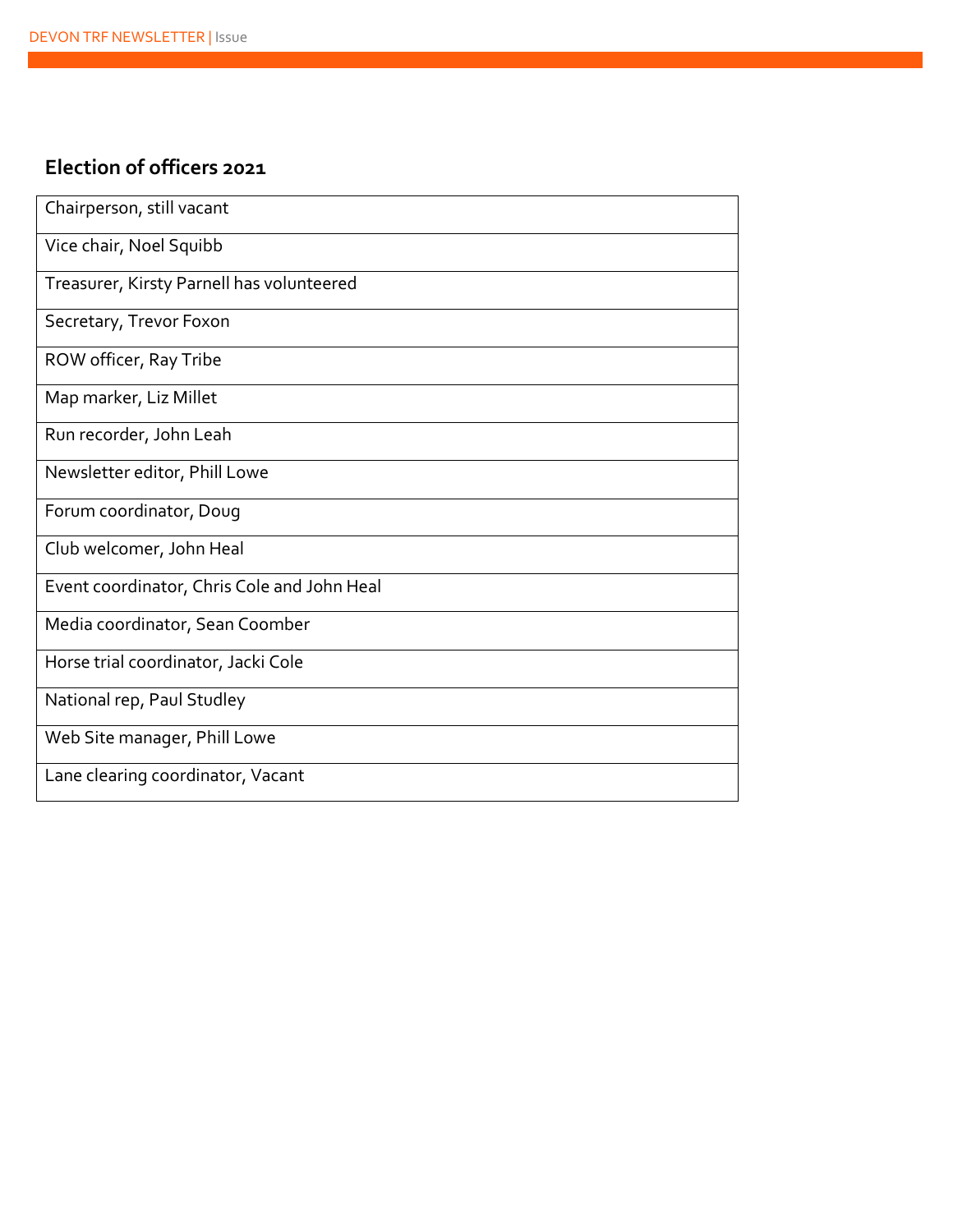Run sheets are an important feedback mechanism that informs of changes to the character of or obstacles on the network which find their way into the Comments in the overlays.

The run sheets are also a means by which 'new' lanes may be suggested. Often they are already known (but not 'legal' to use) while, as has happened this year, previously surfaced lanes have been abandoned by Highways and deteriorated to the point of interest to us meriting addition to the overlay.

## **Devon TRF - Run Data Entry Form – v3.1**

|  | Run Date: |
|--|-----------|
|--|-----------|

Run Members (leader first): - For non-members please give as much of the address as you know

| Memb. No. | Name | Address (if changed or a non member) |
|-----------|------|--------------------------------------|
|           |      |                                      |
|           |      |                                      |
|           |      |                                      |
|           |      |                                      |
|           |      |                                      |
|           |      |                                      |
|           |      |                                      |
|           |      |                                      |
|           |      |                                      |
|           |      |                                      |

# **Lanes Ridden :- please don't put in any spaces in the first column - just the lane number**

| TRF Lane No. |     |            | <b>Comments</b> - Record here things like; the lane requires clearing work, whether                               |
|--------------|-----|------------|-------------------------------------------------------------------------------------------------------------------|
| Please       | use | <b>TRF</b> | you're challenged by anyone, whether you see other users on the route and if you<br>come across what you consider |
|              |     |            |                                                                                                                   |
|              |     |            |                                                                                                                   |
|              |     |            |                                                                                                                   |
|              |     |            |                                                                                                                   |
|              |     |            |                                                                                                                   |
|              |     |            |                                                                                                                   |
|              |     |            |                                                                                                                   |
|              |     |            |                                                                                                                   |
|              |     |            |                                                                                                                   |
|              |     |            |                                                                                                                   |
|              |     |            |                                                                                                                   |
|              |     |            |                                                                                                                   |
|              |     |            |                                                                                                                   |
|              |     |            |                                                                                                                   |